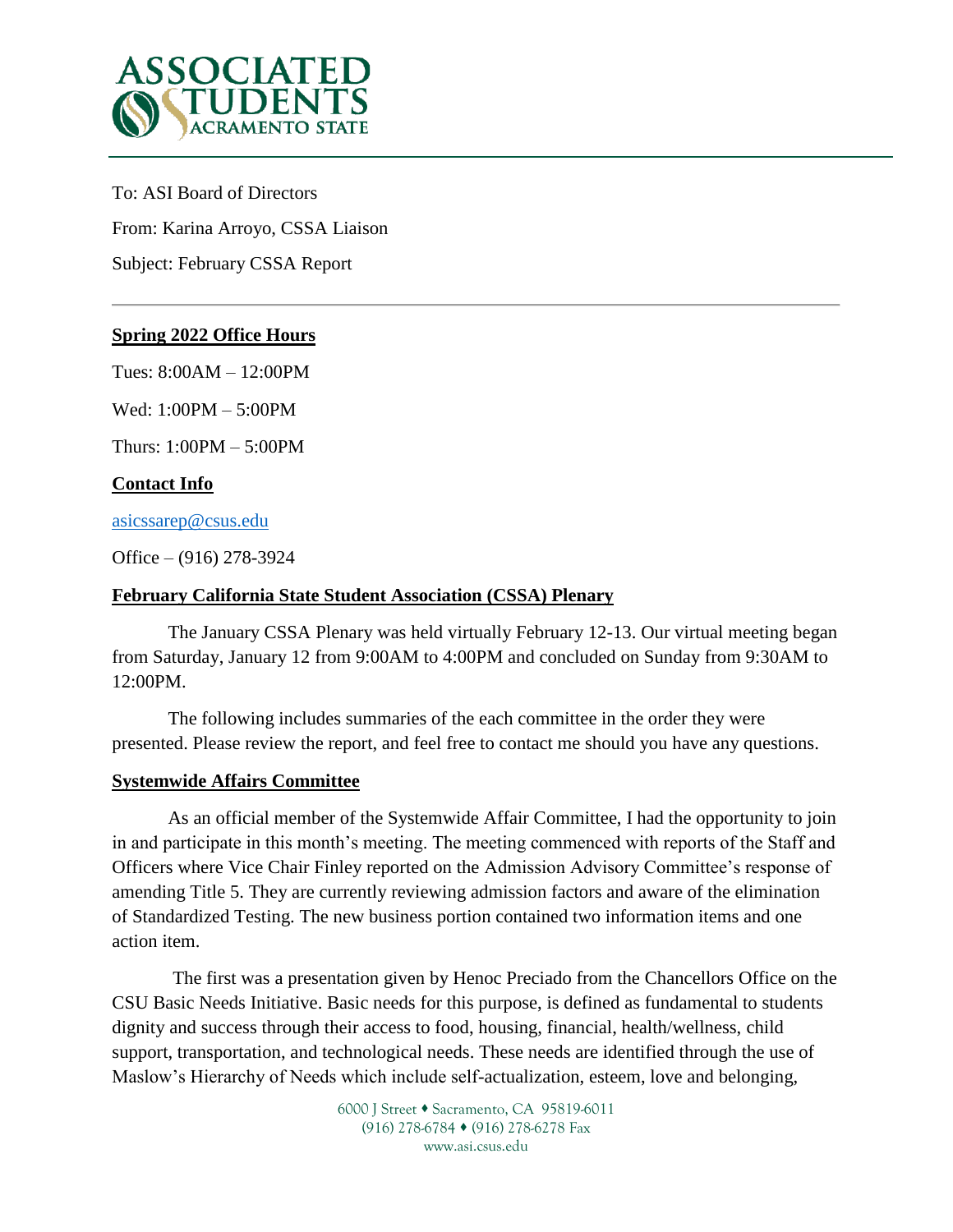

safety needs, and physiological needs. Although the CSU campuses provide services that include Counseling & Psychological Services, Confidential Victim's Advocacy Services, Health Services, emergency grants, Cal Fresh assistance, Food Pantry Connections and many other services. The goal of the Basic Needs Initiative is to expand the programs in the future and fulfill the Graduation Initiative 2025 of Student Engagement and Wellbeing. The state has supported AB 74 which offered \$15 million for Basic Needs and \$6.5 million for Mental Health services. As of 2021, the \$15 million will be recurring funds and have supported pilot programs like the Rapid Rehousing program at Sacramento State. This program was meant to support rapid housing efforts in conjunction with existing local organizations to assist students at risk or experiencing homelessness. We are fortunate at Sac State to have the following grants in place: Seth Nelsen Student Emergency Fund, Short-term CSUS Emergency Housing and Sac State Rapid Re-Housing Fund. More information can be found on the [Crisis Assistance & Resource](https://www.csus.edu/student-affairs/crisis-assistance-resource-education-support/resources.html#housing-insecurity)  [Education Support \(CARES\)](https://www.csus.edu/student-affairs/crisis-assistance-resource-education-support/resources.html#housing-insecurity) webpage of the Sac State website. The ultimate recommendation was to continue coordinating partnerships for emergency situations, provide smooth transitional support, and promote region specific strategies to better support student housing needs.

The second information item was presented by Teannae Owens, a political coordinator for a student led grassroots effort called [Free the Period.](https://freetheperiodca.org/) She defined period poverty as the lack of access to menstrual health necessities. The group is currently focusing on implementation efforts to address accessibility of AB 367 or the Menstrual Equity Act of 2021. She encouraged people to join their meetings Thursdays at 1pm.

Lastly, the committee voted virtually to support the CSUS Board of Trustee recommendation to Amend Title 5 the Elimination of Standardized Testing.

## **Internal Affairs Committee**

The Internal Affairs committee began with an information item to address the importance of conducting a review of CSSA Policy. The discussion item specifically addressed the Scholarship Policy's compensation practice. Language was recommended to be added to the bylaws for disbursement periods and payment return in the event that an elected member steps down from their role. The last discussion item was regarding the Elected Officer Review Policy. This was an item where members who conduct the evaluation expressed frustration over the large number of members who failed to submit their evaluations. It is imperative that members submit their evaluations given that it is one of the only sources of feedback and strengthens accountability measures.

# **Finance Committee**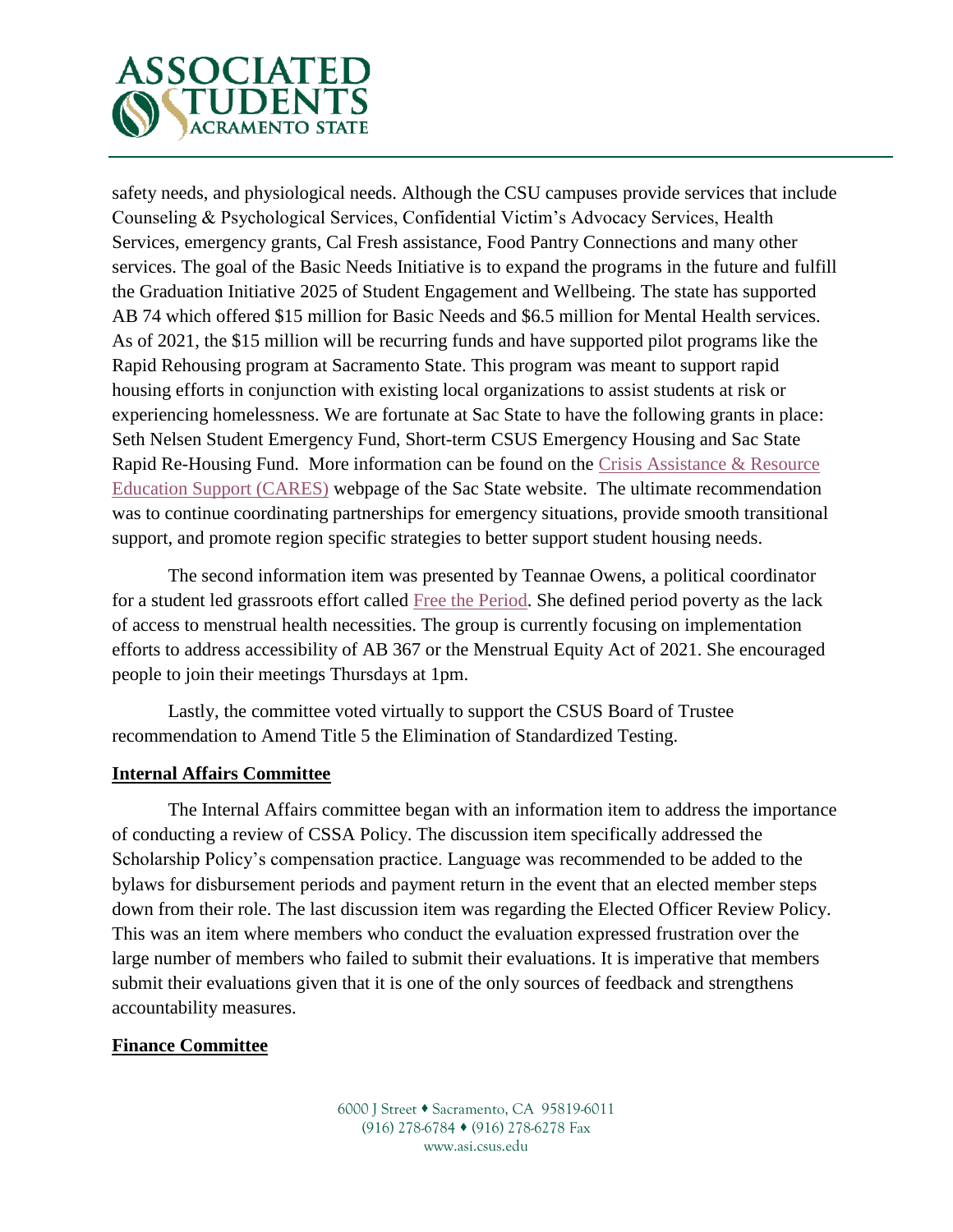

After lunch, the finance committee began with a reminder that elections to fill the vacancy for their committee will be held at the Board of Director's meeting on February 13. The committee then voted on the Midyear Budget Adjustments using OnBoard. The allocated reserves now amounts to \$97,000 and there were was no significant revenue loss from the Cal Pol Pomona SIRF glitch. Their meeting concluded with the Financial Statement for February 2022. Finance Committee representative Anthony Ruiz will be presenting this item at the Board of Directors on February 13.

# **Legislative Affairs Committee**

The Legislative Affairs Committee commenced with brief reports from staff and officers. The Northern Civic Engagement Officer, Michelle Davis, announced that regional meetings will be announced soon to prepare for the California Higher Education Student Summit (CHESS) to answer questions about lobbying and advocacy. Krishan Malhotra reminded everyone to submit student videos supporting Cal Grant reform and announced the Revolving Housing Loan Fund was taken back to author's office to answer questions discussed at last meeting.

Next, they discussed SB 641 Cal Fresh for College Students Act which was previously AB 1930 College Hunger Working Group (2014). This bill would require the Department of Social Services to report the number of student in Cal Fresh and convene a working group that accommodates of influx in applicants. Several members discussed their personal experience, including ASI President Elizalde. The next discussion item was AB 1655 the institution of Juneteenth as a State Holiday. This holiday would require schools to close, and time off pay.

To conclude, Chair Malhotra provided information regarding CHESS. The virtual conference will be held on March 13 and followed by advocacy week where participants will be assigned legislators to meet and advocate on specific CSSA related legislation.

## **Student Trustee Committee**

At the Student Trustee Committee, Christopher Woolett reported that interviews for Student Trustee candidates will be held on February 26. There are 10 candidates being considered and the committee is planning to recommend between 6 and 7 to allow every candidate sufficient time to answer questions.

The committee then unanimously voted on the action item to refer names to the Student Trustee interview panel. The following is the list of candidates in no particular order: Jeremiah Finley, Ignasion Castillo, Lizbeth Cano Sanchez, Charles Marcum, Diana Aguilar, Ilk Suzer, and Michael Tejax. Members of this committee read all of the applicants experience and were scored accordingly. Those recommended were thought to demonstrate strong student leadership and

> 6000 J Street • Sacramento, CA 95819-6011 (916) 278-6784 (916) 278-6278 Fax www.asi.csus.edu